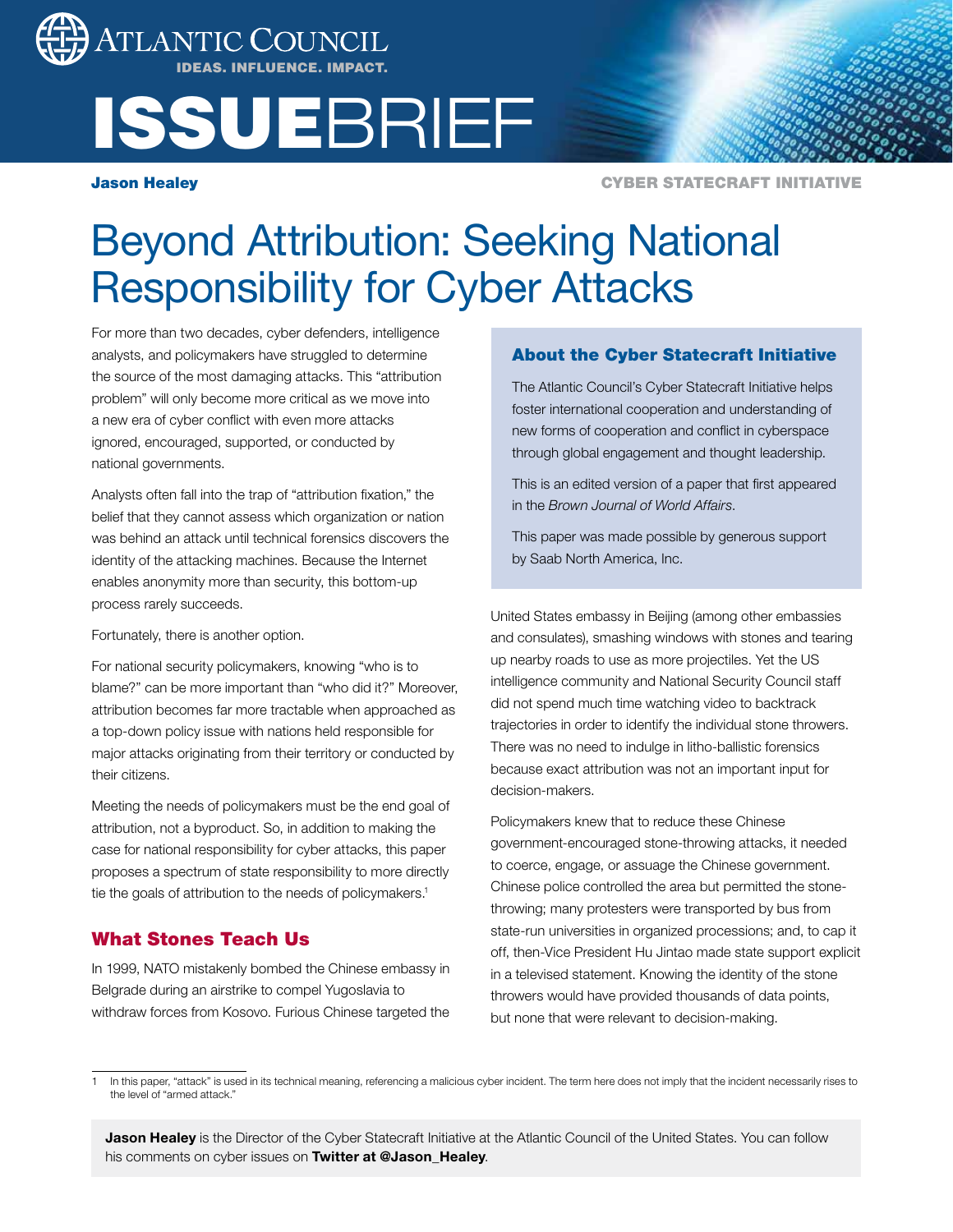Eight years later, in an environment of emotional Russian nationalism, cyber attacks inundated Estonia. Many of the attacks were traced to Russia, followed "instructions provided on Russian-language Internet forums and websites," and were supported by comments from senior Russian politicians. As with the Chinese government's blind-eye for stone throwing, the Russian government refused to investigate or stop the attacks, leaving Russian police on the sidelines.

Despite these direct parallels between the Chinese and Russian governments' actions, too many analysts felt attribution fixation: the compulsion to comprehensively backtrack the trajectory of the cyber-stones. Just as during the China protests, the source of each individual attack simply was not relevant to the most important decisions.

In the case of Estonia, these analysts determined the attacks traced back to 178 countries, including the United States. But so what? This mass of useless forensic facts resulted in only one prosecution and worse, served to muddy the obvious truth: the attacks were supported or encouraged by the Russian government and that to make the attacks stop, Western decision-makers needed to engage Moscow.

This was self-evident when the projectiles were stones, but became somehow mystifying when the projectiles were electrons. Once reduced to this level, it is hopefully easier to recognize that stopping a state-encouraged attack need not depend on tracing every attack, but holding that government responsible. But what does "responsibility" really mean in this context? To ask the question more broadly, in what ways is a nation responsible for cyber attacks from its territory or conducted by its citizens?

# The Spectrum of State Responsibility

The spectrum of state responsibility is a tool to help analysts with imperfect knowledge assign responsibility for a particular attack, or campaign of attacks, with more precision and transparency. This spectrum assigns ten categories, each marked by a different degree of responsibility, based on whether a nation ignores, abets, or conducts an attack. The spectrum starts from a very passive responsibility—a nation having insecure systems that lead to an attack—up to very active responsibility—a national government actually planning and executing an attack.

### The Spectrum of State Responsibility

- 1. State-prohibited. The national government will help stop the third-party attack
- 2. State-prohibited-but-inadequate. The national government is cooperative but unable to stop the third-party attack
- 3. **State-ignored.** The national government knows about the third-party attacks but is unwilling to take any official action
- 4. State-encouraged. Third parties control and conduct the attack, but the national government encourages them as a matter of policy
- 5. State-shaped. Third parties control and conduct the attack, but the state provides some support
- 6. State-coordinated. The national government coordinates third-party attackers such as by "suggesting" operational details
- 7. State-ordered. The national government directs third-party proxies to conduct the attack on its behalf
- 8. State-rogue-conducted. Out-of-control elements of cyber forces of the national government conduct the attack
- 9. **State-executed.** The national government conducts the attack using cyber forces under their direct control
- 10. State-integrated. The national government attacks using integrated third-party proxies and government cyber forces

Countries that fall into the first two categories have only very passive responsibility since they will, at the least, attempt to cooperate with the nation under attack.

State-prohibited. The national government will help stop the third-party attack, which may originate from its territory or merely be transiting through its networks. This responsibility is the most passive on the scale: though the government is cooperating, it still has some small share of responsibility for the insecure systems involved in the attack. In reality, nations cannot ensure the proper behavior of the tens or hundreds of millions of computers in their borders at all times.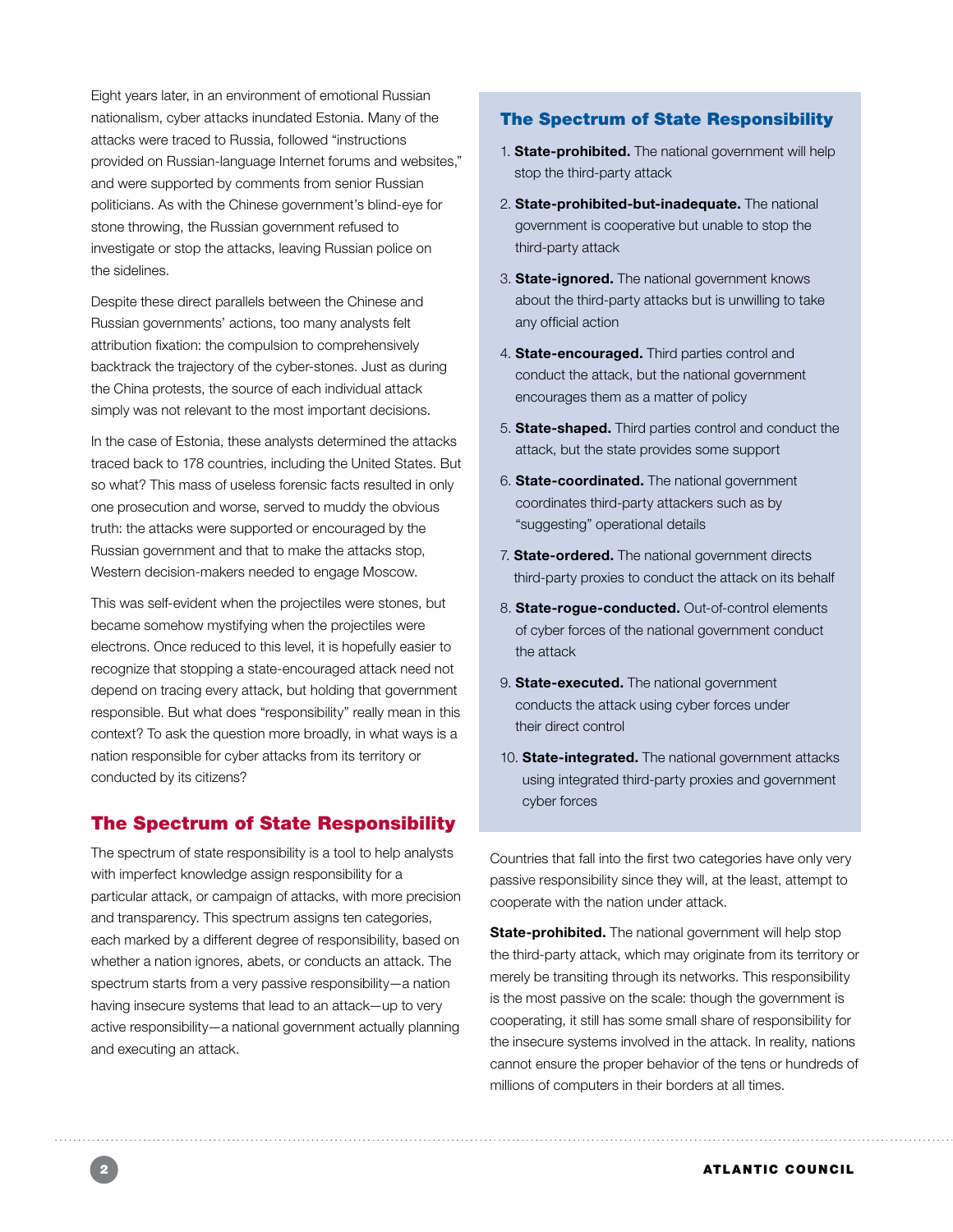State-prohibited-but-inadequate. The national government is cooperative and would stop the third-party attack but is unable to do so. The country might lack the proper laws, procedures, technical tools, or political will to use them. Though the nation could itself be a victim, it bears some passive responsibility for the attack, both for being unable to stop it and for having insecure systems in the first place.

In the following four categories, in contrast to the previous two, the nation is actively ignoring or abetting attacks:

State-ignored. The national government knows about the third-party attacks but, as a matter of policy, is unwilling to take any official action. A government may even agree with the goals and results of the attackers and tip them off to avoid being detected.

State-encouraged. Third parties control and conduct the attack, but the national government encourages them to continue as a matter of policy. This encouragement could include editorials in state-run press or leadership publicly agreeing with the goals of the attacks; members of government cyber offensive or intelligence organizations may be encouraged to undertake supportive recreational hacking while off duty. The nation is unlikely to be cooperative in any investigation and is likely to tip off the attackers.

State-shaped. Third parties control and conduct the attack, but the state provides some support, such as informal coordination between like-minded individuals in the government and the attacking group. To further their policy while retaining plausible deniability, the government may encourage members of their cyber forces to undertake "recreational hacking" while off duty.

State-coordinated. The national government coordinates the third-party attackers—usually out of public view—by "suggesting" targets, timing, or other operational details. The government may also provide technical or tactical assistance. Similar to state-shaped attacks, the government may encourage its cyber forces to engage in recreational hacking during off hours.

In the final four categories, the state, far from ignoring or encouraging attacks, has a much more direct hand in them, either ordering attacks or conducting them itself.

State-ordered. The national government, as a matter of policy, directs third-party proxies to conduct the attack on its behalf. This is as "state-sponsored" as an attack can be, without direct attack from government cyber forces. Any attackers that are under state control could be considered to be de facto agents of the state under international law.<sup>2</sup>

**State-rogue-conducted.** Elements of cyber forces of the national government conduct the attack. In this case, however, they carry out attacks without the knowledge, or approval, of the national leadership, which may act to stop the attacks should they learn of them. For example, local units or junior officers could be taking the initiative to counterattack out of the senior officers' sight. More worrisome, this category could include sophisticated and persistent attacks from large bureaucracies conducting attacks that are at odds with the national leadership. Based on current precedence, a state could likely be held responsible by international courts for such rogue attacks.

State-executed. The national government, as a matter of policy, directly controls and conducts the attack using its own cyber forces.

State-integrated. The national government integrates third-party attackers and government cyber forces, with common command and control. Orders and coordination may be formal or informal, but the government is in control of selecting targets, timing, and tempo. The attackers are de facto agents of the state.

The spectrum can be used both to describe individual attacks or a campaign of related attacks, and is meant to be both for the operational cyber defenders ("*General, this attack against us is probably* state-ordered. *If we ask that nation for cooperation, they will not help us, and we will tip our hand*.") and the policy community ("*The policy of our nation is to hold nations accountable for any state-ordered attacks as if those attacks were coming from the uniformed military services. You can't hide behind proxies*.").

Any cyber campaign is likely to fit into one of these ten categories, depending on the mix of the three ways nations are responsible for cyber attacks: they can ignore, abet, or conduct attacks.

. . . . . . . . . . . . . . . . . . .

<sup>2</sup> Being "de facto agents of the state" is a key element in legal analysis of responsibility for terrorism. A fair summary of existing international legal precedents is that "states must direct or control—rather than simply support, encourage, or even condone—the private actor." From Derek Jinks, "State Responsibility for the Acts of Private Armed Groups," *Chicago Journal of International Law, Vol. 4* (2004).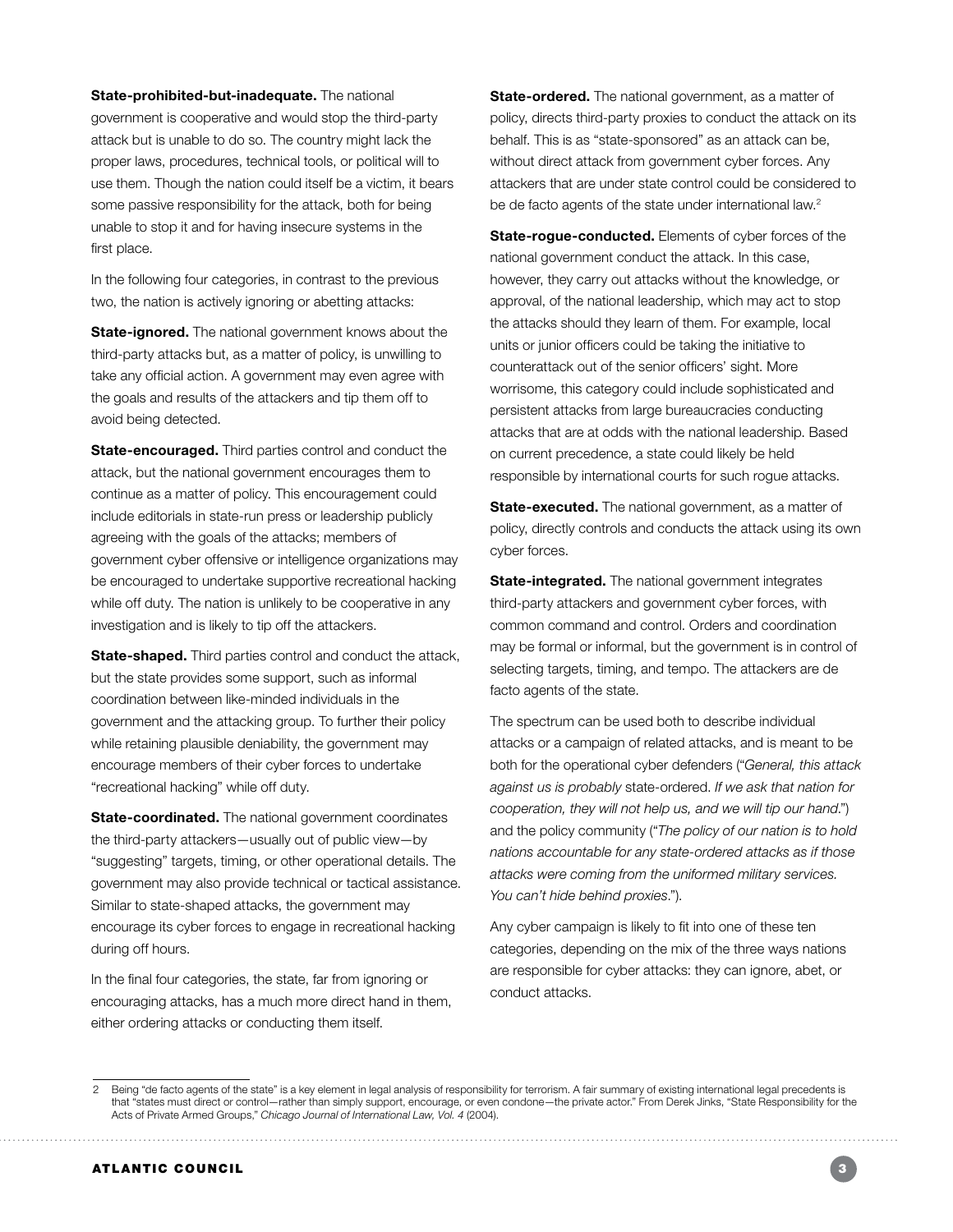#### "I'm shocked, shocked to find stone throwing!" Nations

are held responsible for *ignoring* attacks by refusing to acknowledge the attack. (For example, by sidestepping requests to investigate, by being unable to stop or investigate attacks coming from its cyber territory, or by having an insecure national information infrastructure.) Fostering an environment in which attacks can occur is generally a passive way for a nation to accumulate responsibility, compared to abetting and conducting (see below).

"Comrade, please throw these stones at that window." Nations are held responsible for *abetting* attacks by directly or indirectly encouraging or supporting the attack. Encouragement ranges from the relatively benign (editorials egging on the attacks) to the hostile (giving informal targeting advice or even cash).

"Release the stones!" Nations are held responsible for *conducting* attacks either by executing a decision made by the national government, or as a result of attacks carried out by elements of their government without official approval. This is the most active responsibility a nation can have.

# "Cyber Somalia" and National Responsibility for Cyber Attacks

In cyberspace, states do not and cannot have the same level of control as they do over their airspace or sovereign waters. They will, however, have to take more responsibility to "shrink the sanctuaries" from where criminals act with impunity.

Unfortunately, the international community places few expectations on nations to reduce attacks originating from or routing through systems in their sovereign territory. This situation is similar to the low international expectations of a range of "ungoverned spaces" across the world. For example, the Somali government cannot police its own territory, so the international community does not expect it to patrol its offshore waters. Accordingly, the United States, France, Japan, China, and other nations have stationed their own fleets in the area (with permission to chase pirates into Somali territorial waters) while shipping companies buy more insurance and post mercenaries on their ships.

Unfortunately, the international community generally treats cyber attacks as if every country were Somalia: helpless to restrain attacks from its territory or mitigate their downstream impacts. This, however, is not the only model for dealing with piracy, nor does it have to be the only model for cyber

*Unfortunately, the international community generally treats cyber attacks as if every country were Somalia: helpless to restrain attacks from its territory or mitigate their downstream impacts.*

attacks. Piracy in the Strait of Malacca was reduced by 95 percent when Singapore, Malaysia, and Indonesia recognized their dependence on trade and international trust and, setting aside regional differences, cooperatively asserted their national power through patrolling, information sharing, and other military collaboration, according to *TIME* magazine. In an unconscious parallel to cyber security, one observer summarized that, "It dawned on the states that piracy is transnational and nothing that could be handled by one nation alone […]. The sea doesn't respect borders."

Under international pressure, most nations could likewise reduce attacks from their territory of cyberspace through several well-established steps, including prioritizing security hiring, policies, and projects; pushing for improved security for computers in homes, universities, businesses, and governments; setting higher expectations for service providers to identify and stop attacks; funding and training effective incident response teams; and ensuring adequate resources for law enforcement and international cooperation. Nations that support hacking groups, for patriotic or economic reasons, should feel pressure to rein them in indeed, the Estonian national cyber strategy calls for efforts to "achieve worldwide moral condemnation of cyber attacks that affect the functioning of society and impinge directly on people's well-being." All of these steps will establish that most nations are not as helpless as Somalia, and should meet expectations to secure their cyberspace, cooperating with others as necessary.

Saying that nations should be "responsible" for their part of cyberspace is related to, but not quite the same thing as, saying nations should have "sovereignty" over cyberspace. Sovereignty is a well-defined legal concept, and there is a growing body of practice and scholarly articles on the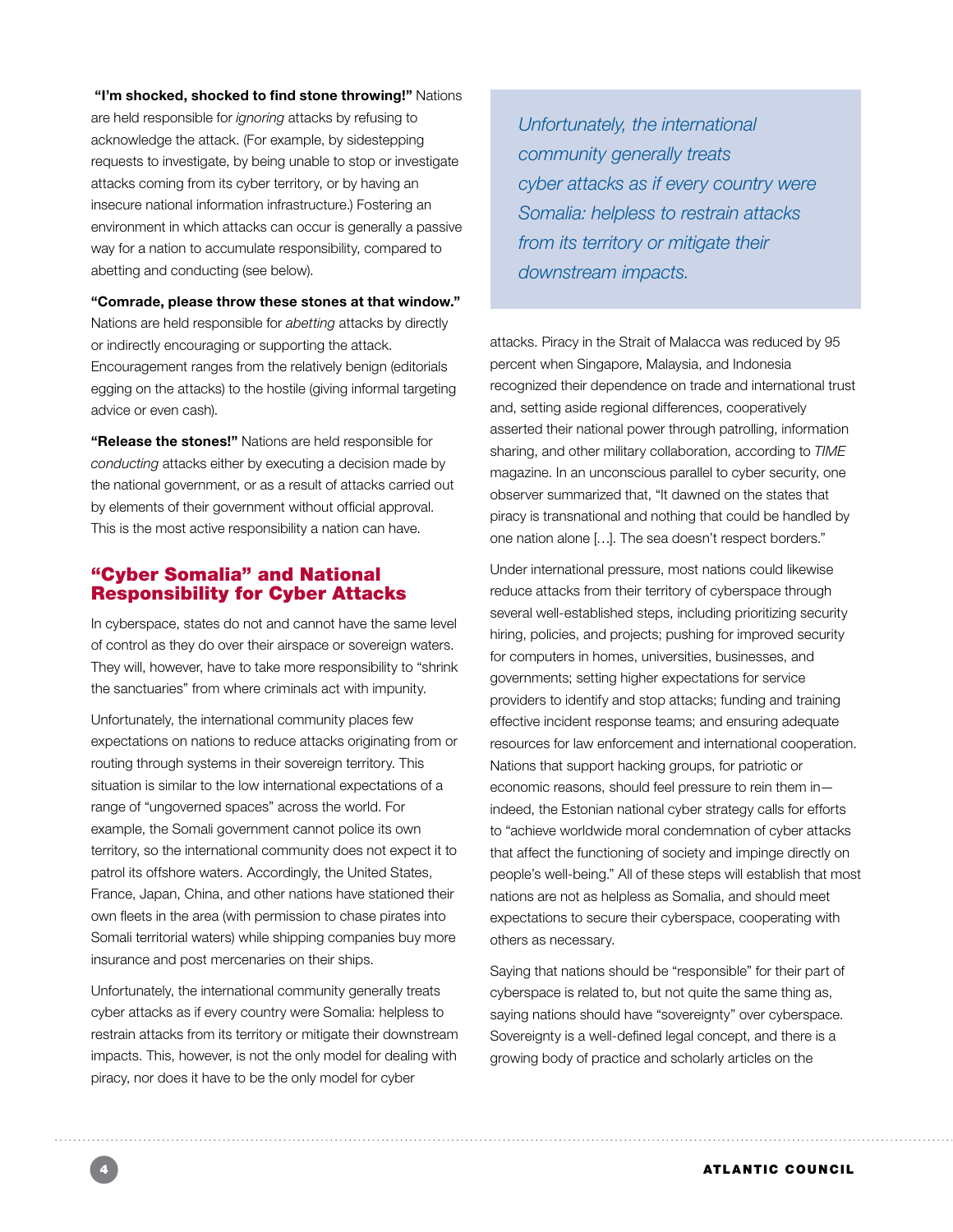application of national sovereignty in cyberspace.3 This paper, however, is not advancing any such legal argument about sovereignty. Rather, this paper argues that as a policy (not legal) matter, nations can and should hold one another responsible to stop attacks and clean the cyber environment.

While it is not official US policy to hold nations responsible for attacks from their territory or conducted by their citizens, the International Strategy for Cyberspace from the White House laid out what may be its future foundations:

When warranted, the United States will respond to hostile acts in cyberspace as we would to any other threat to our country [and] recognize that certain hostile acts conducted through cyberspace could compel actions under the commitments we have with our military treaty partners.

We reserve the right to use all necessary means diplomatic, informational, military, and economic—as appropriate and consistent with applicable international law, in order to defend our Nation, our allies, our partners, and our interests.

Moreover, national responsibility falls in line with existing international agreements. As summarized by David Graham, the United Nations General Assembly "has called upon states to […] prevent their territories from being used as safe havens [and] cooperate in the investigation and prosecution of international cyber attacks." There has even been some existing state practice which will be the focus of the next section.

# National Responsibility in Practice

The most important example of national responsibility for cyber attacks came in early 2010 after intrusions into the networks of Google (a US company) became public and were loosely traced back to China. Soon after, the US Department of State issued a *démarche* to the Chinese government and Secretary of State Hillary Clinton set the US government's expectations: "We look to Chinese authorities to conduct a thorough investigation of the cyber intrusions that led Google to make this announcement […] We also look for that investigation and its results to be transparent." Secretary

Clinton was not making any specific sovereignty claims for either the United States or China, but was instead setting the policy that China was responsible in settling this potential dispute between countries.

Similarly in Beijing in 2011, according to press, a senior State Department official "raised the case of a hacked US political site directly with the Chinese Ministry of Foreign Affairs" while in 2007, German Chancellor Angela Merkel complained to Hu Jintao about Chinese intrusions into her own computer.

These cases clearly show that policymakers already are thinking in terms of national responsibility, not attribution. "Make this stop" is the common theme, not "who did it," and this national responsibility approach opens up the full range of coercive options that policymakers are already familiar with.

For example, if Estonia or another US friend or ally is attacked again, the National Security Council should start by determining which head of state or government it recommends the president should call and what carrots and sticks are available. The following conversation between the president of the United States and the president of Russia is entirely a thought experiment, to show what is possible without exact attribution:

*"We understand your assurance that Russia is not conducting these attacks against our treaty partner Estonia; thank you for that affirmation and your promised investigation. However, we need these attacks to stop, and we look to Russia for help.* 

*First, I would like you and your prime minister to make clear statements that these attacks need to stop. To date, your assurances have not been as clear as what you just made to me. Second, an FBI team is assembling their gear and will be airborne tomorrow, en route to Moscow to assist your investigation. They will share all the forensic data we have collected, and expect the same. They are already in touch with your embassy here but we may need your help to ensure they get visas immediately.* 

*I am under intense international and domestic pressure for action. Many in the public and press are not taking at face value that your government is not involved. Every official* 

<sup>3</sup> Beginning in earnest with French government pressure in 2000 against Yahoo! to prevent access in France to pro-Nazi material, a case well examined in: *Who Controls the Internet: Illusions of a Borderless World* by Jack Goldsmith and John Wu; in particular, reference the writings of Sean Kanuck ("Sovereign Discourse on Cyber Conflict" in the Texas Law Review, 2010), David Graham ("Cyber Threats and the Law of War" in the *Journal of National Security Law and Policy*, 2010), Patrick Franzese ("Sovereignty in Cyberspace" in *Air Force Law Review*, 2009). These authors all have general consensus around certain points, such as (in Franzese's words), "Many of the designers of cyberspace viewed it as an intellectual nirvana free from the constraints of the 'real' world. In reality, however, cyberspace is part of the 'real' world and thus subject to its constraints and order—in other words, subject to state sovereignty."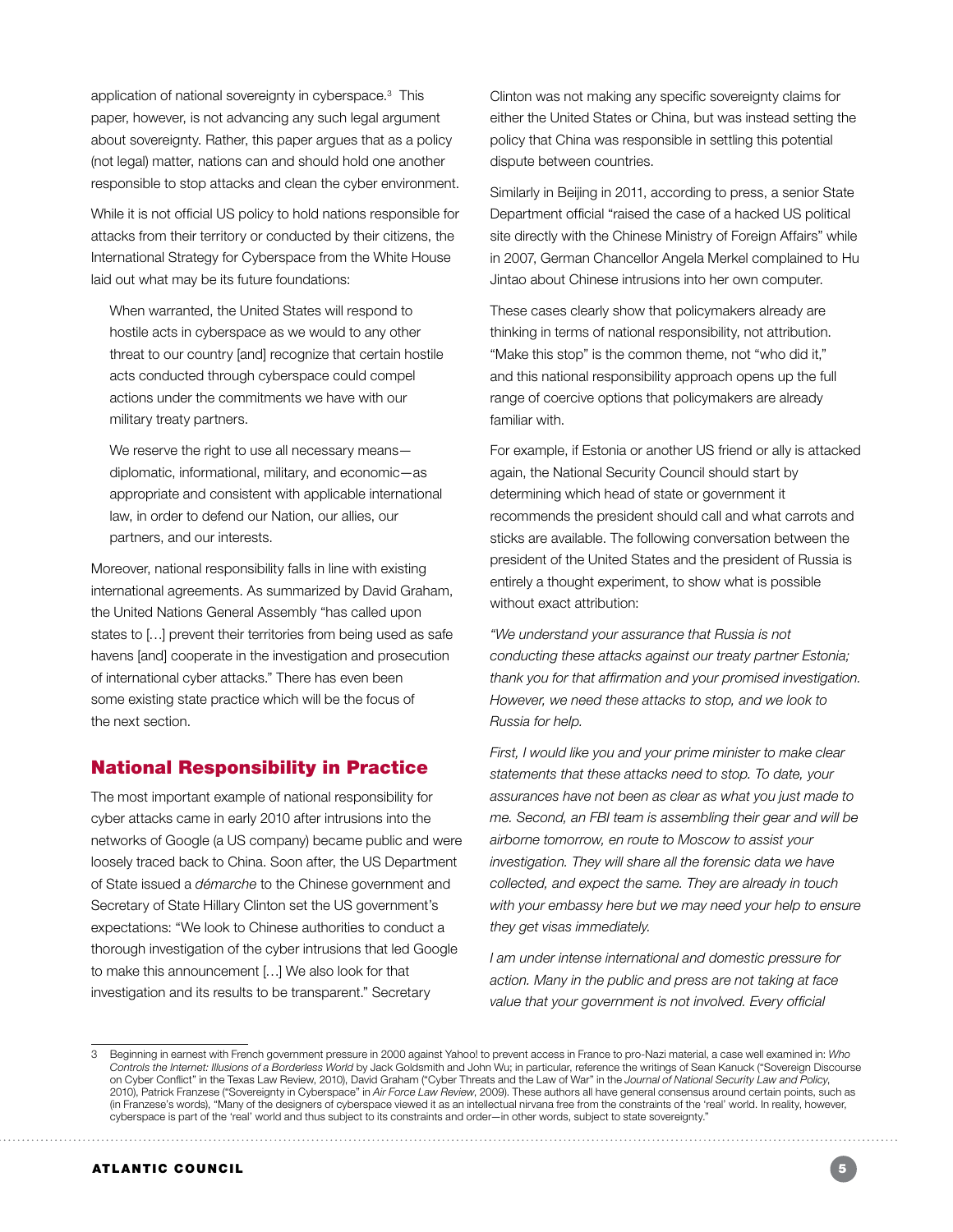*denial from the Russian government is matched by many more unofficial messages egging on the attacks.* 

*Since the best way to convince these critics is for Russia to cooperate, I will continue to hold them off as long as you and I are communicating and our joint investigation is progressing. My message remains that we should accept your personal assurances, backed by real cooperation.* 

*States on the receiving ends of continuing attacks must have recourse to the traditional full spectrum of coercive policies.*

*However, if our dialog breaks down, the investigation meets roadblocks, or the Russian government continues to egg on the attackers, you force me to assume the worst. I'll have no choice but to believe that you have not been entirely truthful and your government is encouraging, coordinating, or even participating in these attacks. Then, I of course will have to change my message and agree that yes, we must assume the Russian government is complicit in this cyber attack on Estonia.* 

*In this unfortunate event, I will recommend NATO immediately begin Article 4 consultations, deploy a rapid reaction team to Estonia to assist their defense and start considering thresholds for Article 5. Even if NATO ultimately does not act in this matter, the United States will be prepared to act alone to support our alliance partner. I have spoken to the commanders of our cyber forces and, on their advice, ordered them to a higher alert status. This will help us improve our own defense and speed planning to assist in the defense of our ally's cyber territory, should I so order.* 

*This should not be a surprise, as I made clear in my cyber strategy, the United States stands by our allies, even in cyberspace. While neither you nor I want such an outcome, I am confident the American people and the international community would support limited counteractions to blunt the attacks.*

*I am sure some of these attacks will trace back to the United States and other countries and I pledge my government's help to stop them. May I count on you to do the same?"*

This thought experiment is of course not a foolproof way to stop future Estonia-style attacks and is meant only to show what policy levers may be usable absent exact attribution. This approach displays four key advantages. First, it puts policy front and center, not as a by-product or end-product of attribution. Second, positive technical attribution does not even matter as the argument rests solely on holding a nation accountable for attacks organized by its citizens or coming from its territory. Third, it re-establishes state-to-state symmetry. Even though the attacks may be undertaken by non-state actors, this approach holds the offending government responsible. Fourth, it is rooted in national security fundamentals: one president signaling another about unacceptable behavior. By decoupling the incident from any technical jargon, the National Security Council staff and president will find it far easier to understand and engage their instincts, education, and experience.

# Pitfalls of National Responsibility

Holding nations responsible for attacks in this manner offers more promise than a continuation of the current attribution fixation. It does, however, bring some problems of its own. First, like-minded nations need to join in multilateral cooperation and collective defense, advocate for better security, and establish norms (the "rules of the road") for cyber cooperation, conflict, and competition. Second, accountability will be a double-edged sword: each nation will need to lessen its own potential culpability by reducing its population of infected machines and securing its systems. If it does not, that nation could itself be held responsible for damage to nations on the receiving end of attacks from its cyber soil. The United States in particular will find itself in a difficult position: it is the country targeted by 65 percent of all denial-of-service attacks (floods of traffic that disrupt normal operations of computers or networks), the most of any country, according to cybersecurity company Symantec. The United States is also the top source for attacks, accounting for 22 percent of the global total. Essentially, United States is simultaneously both the prime victim of, and main sanctuary for, cyberattacks.

Third and most important, a push for national responsibility of cyberspace could be manipulated by nations to clamp down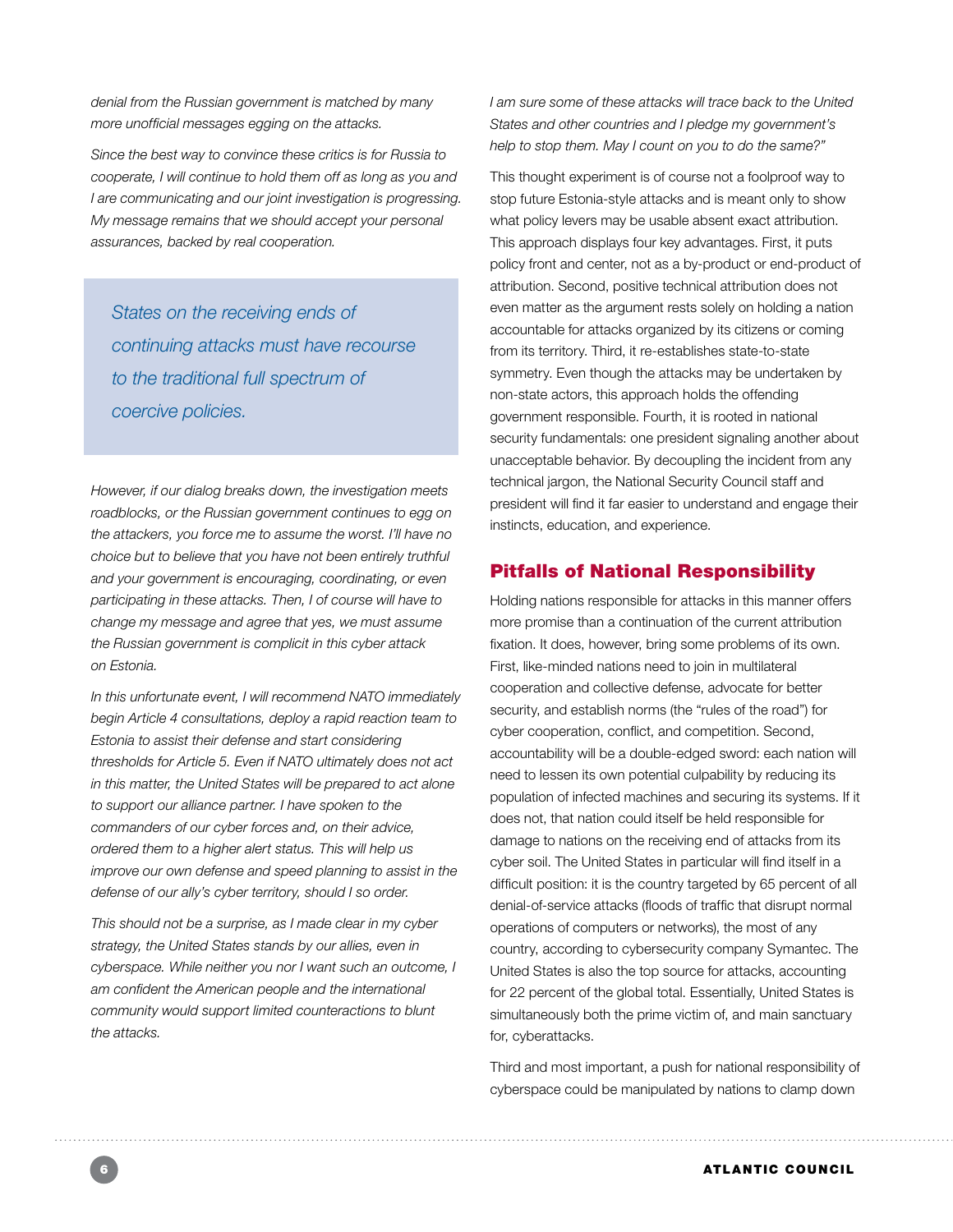on an individual's right to freedom of opinion and expression "through any media and regardless of frontiers" as codified in the 1948 Universal Declaration of Human Rights. Perhaps the best example of this is the official agreement put forth by the Shanghai Cooperation Organization (SCO) comprised of China, Russia, and central Asian nations. In a 2008 declaration, the SCO expressed their worry about the "use of the dominant position in the information space to the detriment of the interest and security of other States […] [and] dissemination of information harmful to social and political, social, and economic systems, as well as spiritual, moral, and cultural spheres of other States." These nations feel threatened by the flow of information from the United States, which is in the "dominant position in the information space." This type of information presumably includes hard news from CNN and "harmful" information from Twitter or Facebook that might cause a "moral" or "spiritual" impact such as questioning the legitimacy of the ruling party.

To help counter such efforts (as well as recent Internet crackdowns in Egypt, Tunisia, and elsewhere as part of the "Arab Spring") the United States has put "Internet freedom" at the center of both actions and public speeches. In fact, Freedom House recently ranked the United States second for respect for Internet freedom in the world, just behind Estonia. However, since the United States remains such a major source of global attacks, to improve credibility, some government resources may need to shift to reducing the number of outbound attacks.

The Australian government has tried to address this balance in their national security strategy by distinguishing *cyber security* (e.g., protecting confidentiality) from *cyber safety* (stopping cyber stalking and bullying, protecting children from pornography). Within the limits of the Universal Declaration of Human Rights, Australia is looking to intervene in the Internet and online behavior far more strongly than other countries. Australia's policy is still new, and whether making this distinction will be in the overall interest of Australia's citizens and its neighbors in cyberspace is still an open question.

However, it is a conceptual move forward that is likely to be picked up by other nations.

# Conclusion

To rein in attacks raging across the Internet, the international security community must focus on the needs of policymakers, which is best served by looking to the responsibility of nations. Too much time has been wasted obsessing over which particular villain pressed the *ENTER* key.

This paper accordingly introduced the spectrum of state responsibility to shift the discussion away from "attribution fixation," to national responsibility for attacks in cyberspace. The global national security community needs to shift resources from the technical attribution problem to solving the responsibility problem. This re-establishes state-to-state symmetry and enables a wider range of options open to sovereign nations: diplomatic, intelligence, military, and economic responses. Nations cannot use these levers of power against an individual stone-thrower, but can use them against the nation that abets him. For countries that are willing to cooperate to reduce the numbers of insecure systems, there should be offers of funding, training, education, and access to technology. If a nation repeatedly refuses to cooperate, states on the receiving ends of continuing attacks must have recourse to the traditional full spectrum of coercive policies, from *démarches* to sanctions in the UN Security Council, prosecution in international courts, and all the way to covert action and kinetic military force.

Cyberspace will be insecure until all nations are more responsible and restrictive of both inbound and outbound attacks. Moving from "who threw that stone?" to "who is to blame for stone throwing?" will be a crucial step to a more stable and secure cyberspace.

*JANUARY 2012*